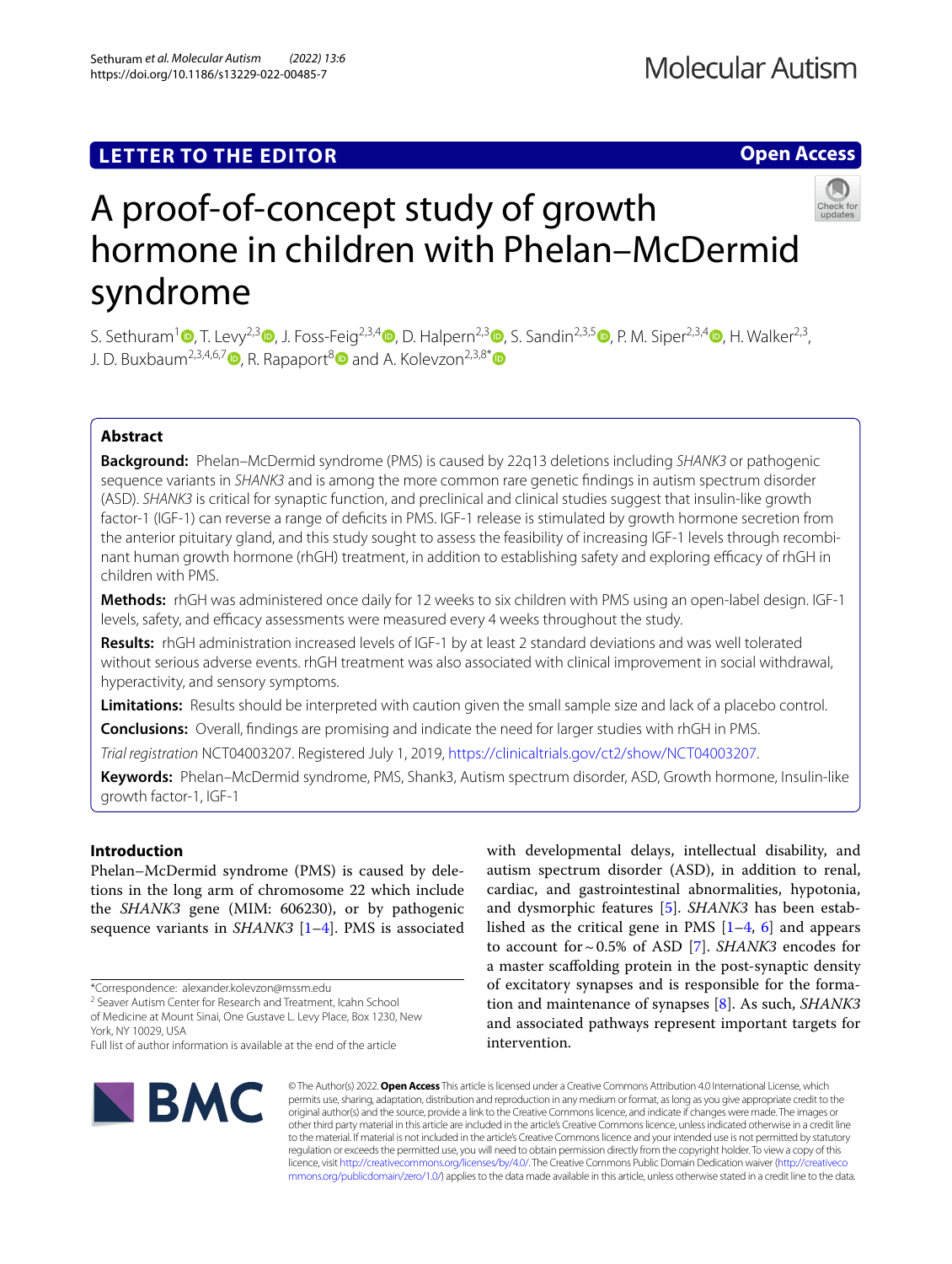Evidence from both preclinical and clinical studies suggests that insulin-like growth factor-1 (IGF-1) can reverse deficits in synaptic plasticity and motor learning in mouse and human neuronal models of PMS [\[9](#page-5-0), [10\]](#page-5-1). A clinical trial with IGF-1 in children with PMS also showed improvement in social withdrawal and restricted behaviors, both core features of ASD [[11\]](#page-5-2). Additional evidence of the utility of IGF-1 comes from animal, human, and human neuronal studies of Rett syndrome, another rare genetic disorder associated with ASD, where IGF-1 was effective in reversing phenotypic features  $[12-16]$  $[12-16]$  $[12-16]$ .

IGF-1 is released mainly by the liver upon growth hormone stimulation and enters the brain from the circulation to promote brain vessel growth [[17\]](#page-5-5), neurogenesis, and synaptogenesis [[18](#page-5-6)]. Once IGF-1 binds to the IGF-1 receptor, activation of the PI3K/mTOR/AKT1 and MAPK/ERK pathways induces its downstream efects [[19\]](#page-5-7). Treatment with IGF-1 is generally administered twice daily via subcutaneous injection and requires careful monitoring due to numerous risks, including hypoglycemia. Further, IGF-1 is challenging to manufacture and while commercially approved for short stature due to primary IGF-1 defciency, it is costly and not readily available. However, IGF-1 levels can be increased intrinsically by growth hormone [\[20\]](#page-5-8) without the risk of hypoglycemia. Recombinant human growth hormone (rhGH) has an excellent safety profle and approved indications in pediatric and adult populations. One recent case report also supports the use of rhGH in PMS [[21\]](#page-5-9). For these reasons, rhGH was chosen for this trial with the primary aims of demonstrating the feasibility of increasing IGF-1 levels in the blood and establishing safety in PMS. Furthermore, we sought to explore signals of efficacy using a battery of clinical outcome assessments, including the Aberrant Behavior Checklist—Social Withdrawal subscale (ABC-SW) [[22](#page-5-10)] as the primary clinical outcome. The ABC-SW subscale was chosen based on results from the previous clinical trial with IGF-1 in PMS  $[11]$  $[11]$ .

## **Methods**

This study was approved by the Program for the Protection of Human Subjects at the Icahn School of Medicine at Mount Sinai, and all caregivers provided written informed consent.

## **Inclusion/exclusion criteria**

Participants were required to have a confrmed genetic diagnosis of PMS and be between 2 and 12 years of age. Participants were excluded if they had closed epiphyses, active or suspected neoplasia, intracranial hypertension, hepatic insufficiency, renal insufficiency, cardiomegaly/ valvulopathy, or allergy to growth hormone or any component of the formulation.

#### **Drug administration**

rhGH was administered in its commercially available form as somatropin (Zomacton). Caregivers were trained by a pediatric endocrinologist (Sethuram, S) to administer rhGH subcutaneously, through demonstration and written material. rhGH was given once daily for 12 weeks using an open-label design. Doses were based on standard clinical practice for children who are not growth hormone defcient with a target dose of 0.3 mg/kg/week. All participants were initiated on half the target dose (0.14–0.16 mg/kg/week) for two weeks as a safety precaution and then increased to a full dose for the remaining 10 weeks. IGF-1 levels were measured every 4 weeks, and IGF-1 *Z* scores were used to guide titration of rhGH dose using two standard deviations (SD) above the population mean as the target.

## **Safety measures and laboratories**

Medical and psychiatric history was collected prior to the onset of the trial. Safety laboratories, physical examinations, and IGF-1 values were collected at the baseline visit and at each follow-up visit: weeks 4, 8, and 12. Adverse events were collected at every visit using the Systematic Longitudinal Adverse Events Scale (SLAES).

## **Clinical measures**

The primary clinical outcome was the ABC-SW subscale (ABC-SW) [[22](#page-5-10)]. Additional clinical outcome assessments were used to capture a range of ASDrelated symptoms, including the Repetitive Behavior

<span id="page-1-0"></span>

| Table 2 Adverse events |  |
|------------------------|--|
|                        |  |

| Adverse event                 | Number of<br>participants |
|-------------------------------|---------------------------|
| Increase in appetite          | 3                         |
| Gastroenteritis               | 3                         |
| Polyuria/nocturia             | 3                         |
| Crying spells                 | 3                         |
| Runny nose/cough/sneezing     | 3                         |
| Decrease in appetite          | 1                         |
| Fever                         | 3                         |
| Worsening repetitive behavior | 2                         |
| Eye/ear infection             | 2                         |
| Diarrhea                      | 1                         |
| Worsening hyperactivity       | 2                         |
| Sleep disturbance             | 1                         |
| Disruptive behavior           | 1                         |
| Bruising at injection site    |                           |
| Sweating of hands/feet        |                           |
| Limping/gait changes          |                           |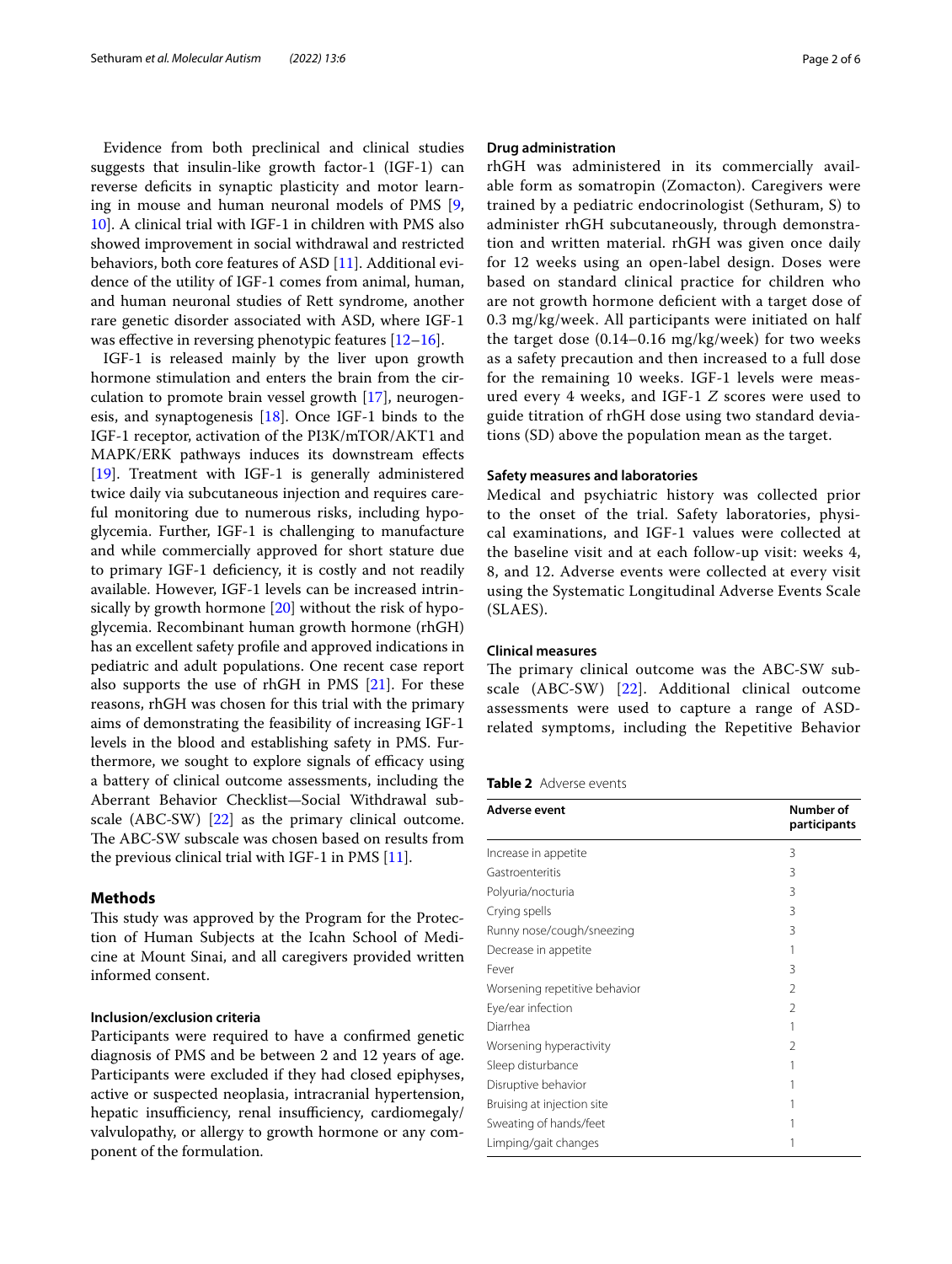| Participant    |                 | <b>Baseline</b> | Week 2   | Week 4            | Week 8            | Week 12                  |
|----------------|-----------------|-----------------|----------|-------------------|-------------------|--------------------------|
|                | IGF-1 Z score   | 0.8             | -        | 2.6               | 4.8               | 2.2                      |
|                | rhGH dose       | 0.15            | 0.3      | 0.28              | 0.24 <sup>a</sup> |                          |
| 2              | IGF-1 Z score   | 1.0             | -        | 6.0               | 5.0               | 3.9                      |
|                | rhGH dose       | 0.15            | 0.28     | 0.24 <sup>a</sup> | 0.16 <sup>a</sup> | -                        |
| 3              | IGF-1 Z score   | 1.1             | -        | 2.8               | 4.7               | 1.7                      |
|                | rhGH dose       | 0.14            | 0.3      | 0.29              | 0.24 <sup>a</sup> | $\overline{\phantom{0}}$ |
| $\overline{4}$ | IGF-1 Z score   | 0.9             | $\equiv$ | 4.5               | 1.8               | 2.9                      |
|                | rhGH dose       | 0.16            | 0.29     | 0.21 <sup>a</sup> | 0.19 <sup>b</sup> | $\equiv$                 |
| 5              | IGF-1 Z score   | 2.3             | -        | 4.9               | 4.2               | 1.3                      |
|                | rhGH dose       | 0.14            | 0.27     | 0.22 <sup>a</sup> | 0.13 <sup>a</sup> | $\equiv$                 |
| 6              | $IGF-1 Z score$ | $-1.2$          | -        | 1.1               | 1.3               | 0.9                      |
|                | rhGH dose       | 0.15            | 0.31     | 0.33              | 0.32              |                          |

<span id="page-2-0"></span>**Table 1** rhGH dose in mg/kg/week and IGF-1 *Z* scores

<sup>a</sup> Dose reduced due to high IGF-1 levels

**b** Dose reduced due to crying spells

Scales—Revised (RBS-R) [\[23](#page-5-11)], the Sensory Profle (SP) [[24](#page-5-12)], other ABC subscales (Table [2\)](#page-1-0), and the Clinical Global Impression—Improvement scale (CGI-I) [[25\]](#page-5-13).

## **Statistical analyses**

Nonparametric Wilcoxon signed-rank tests were used to evaluate diferences in clinical outcomes between baseline and week 12. All tests of statistical hypotheses were done on the two-sided 5% level of signifcance. We

<span id="page-2-1"></span>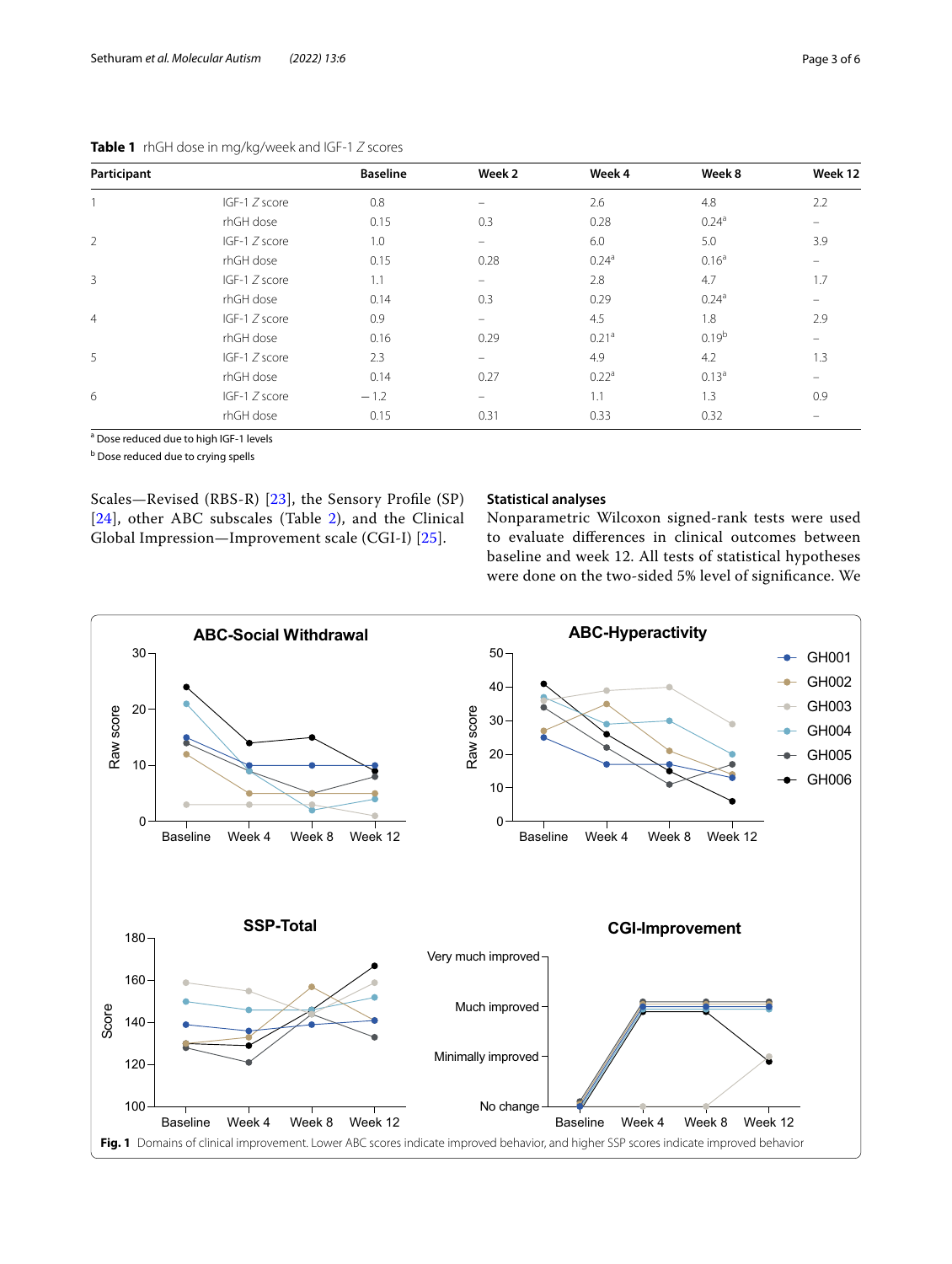<span id="page-3-0"></span>

| Measure <sup>a</sup> | Variable                | <b>Baseline</b><br>Mean (SD) | Week 12<br>Mean (SD) | p value | Wilcoxon<br>r effect |
|----------------------|-------------------------|------------------------------|----------------------|---------|----------------------|
| ABC                  | <b>Irritability</b>     | 10.31(7.6)                   | 4.6(2.3)             | 0.225   | 0.50                 |
|                      | Social withdrawal       | 14.8(7.4)                    | 6.2(3.4)             | 0.028   | 0.90                 |
|                      | Stereotypy              | 8.8(6.9)                     | 5.1(1.8)             | 0.249   | 0.47                 |
|                      | Hyperactivity           | 33.3(6.2)                    | 16.5(7.7)            | 0.027   | 0.90                 |
|                      | Inappropriate speech    | 3.3(4.3)                     | 2.3(3.8)             | 0.285   | 0.44                 |
| RBS-R                | Stereotyped behavior    | 4.3(1.7)                     | 4.0(2.4)             | 0.577   | 0.23                 |
|                      | Self-injurious behavior | 0.7(0.8)                     | 1.3(1.8)             | 0.157   | 0.58                 |
|                      | Compulsive behavior     | 2.8(3.2)                     | 1.3(1.6)             | 0.083   | 0.71                 |
|                      | Ritualistic behavior    | 1.2(1.2)                     | 0.8(1.2)             | 0.414   | 0.33                 |
|                      | Sameness behavior       | 2.3(2.4)                     | 2.0(1.7)             | 0.680   | 0.17                 |
|                      | Restricted behavior     | 2.0(2.2)                     | 1.2(1.5)             | 0.129   | 0.62                 |
|                      | Total                   | 13.3(6.1)                    | 10.7(3.1)            | 0.248   | 0.47                 |
| SSP                  | Tactile                 | 31.5(2.1)                    | 31.7(2.0)            | 1.00    | 0.00                 |
|                      | Taste/smell             | 18.2(3.6)                    | 19.4(1.3)            | 0.317   | 0.41                 |
|                      | Movement                | 13.3(1.6)                    | 13.7(1.8)            | 0.157   | 0.58                 |
|                      | Sensation               | 17.5(4.8)                    | 20.0(2.4)            | 0.416   | 0.33                 |
|                      | Auditory                | 20.0(1.9)                    | 22.0(2.4)            | 0.144   | 0.60                 |
|                      | Low energy/weak         | 16.5(6.9)                    | 20.5(5.2)            | 0.141   | 0.60                 |
|                      | Visual/auditory         | 22.3(2.3)                    | 22.7(1.5)            | 0.414   | 0.33                 |
|                      | Total                   | 139.3                        | 148.8                | 0.042   | 0.83                 |
| CGI                  | Improvement score       |                              | 1.7(0.5)             | 0.023   | 0.93                 |

*ABC* Aberrant Behavior Checklist, *CGI* Clinical Global Impressions scale, *RBS-R* Repetitive Behavior Scales—Revised, *SSP* Short Sensory Profle

<sup>a</sup> For the ABC and RBS-R, lower scores indicate better performance; for the SSP and CGI-Improvement scale, higher scores indicate better performance

selected a single primary efficacy variable (ABC-SW) a priori and did not adjust for multiplicity of statistical tests. All raw *p* values are presented to allow an adjustment post hoc (Table [3\)](#page-3-0). In the case of missing data, we used the last observation carried forward. The sample size was not based on statistical criteria and was determined by feasiblity for this pilot study.

## **Results**

## **Participants**

This trial was conducted from September 2019 to June 2020 and terminated early due to COVID-19; the original recruitment target was 10 participants. Six participants were screened, and all met inclusion criteria and were enrolled. Participants (2 males; 4 females) were between 3.2 and 11.4 years of age  $(7.5 \pm 3.2)$ . All participants except one female were pre-pubertal. The one child who was pubertal on physical and biochemical evaluation did not reach menarche. At baseline, all children were of average weight  $(-0.85 \pm 1.15 \text{ SD})$ , height  $(-1.38 \pm 0.75$  SD), and body mass index  $(-0.82 \pm 1.27)$ . All bone ages were within the normal range. Baseline IGF-1 *Z* scores varied between−1.2 and 2.3 (Table [1](#page-2-0)).

#### **Safety**

Recombinant human growth hormone was generally well tolerated, and there were no serious adverse events (Table [2](#page-1-0)). On average, participants experienced approximately fve treatment emergent adverse events. One participant experienced gait changes, and rhGH was terminated early at week 11 out of an abundance of caution due to the risk of slipped capital femoral epiphysis. The participant was evaluated by their pediatrician, and no additional workup was deemed necessary; gait normalized within 2 days after stopping rhGH and without further sequelae. Another participant required dose reduction due to crying spells. Crying spells in all three participants were attributed to increased emotional lability. There were no clinically significant abnormalities on laboratory blood work.

## **Efficacy**

There was an improvement in our primary clinical outcome, the ABC-SW subscale, between baseline and week [1](#page-2-1)2  $(p=0.028)$  (Fig. 1). There was also an improvement in hyperactivity using the ABC hyperactivity subscale  $(p=0.027)$ , and in overall sensory symptoms as measured by the short sensory profile total score  $(p=0.042)$ .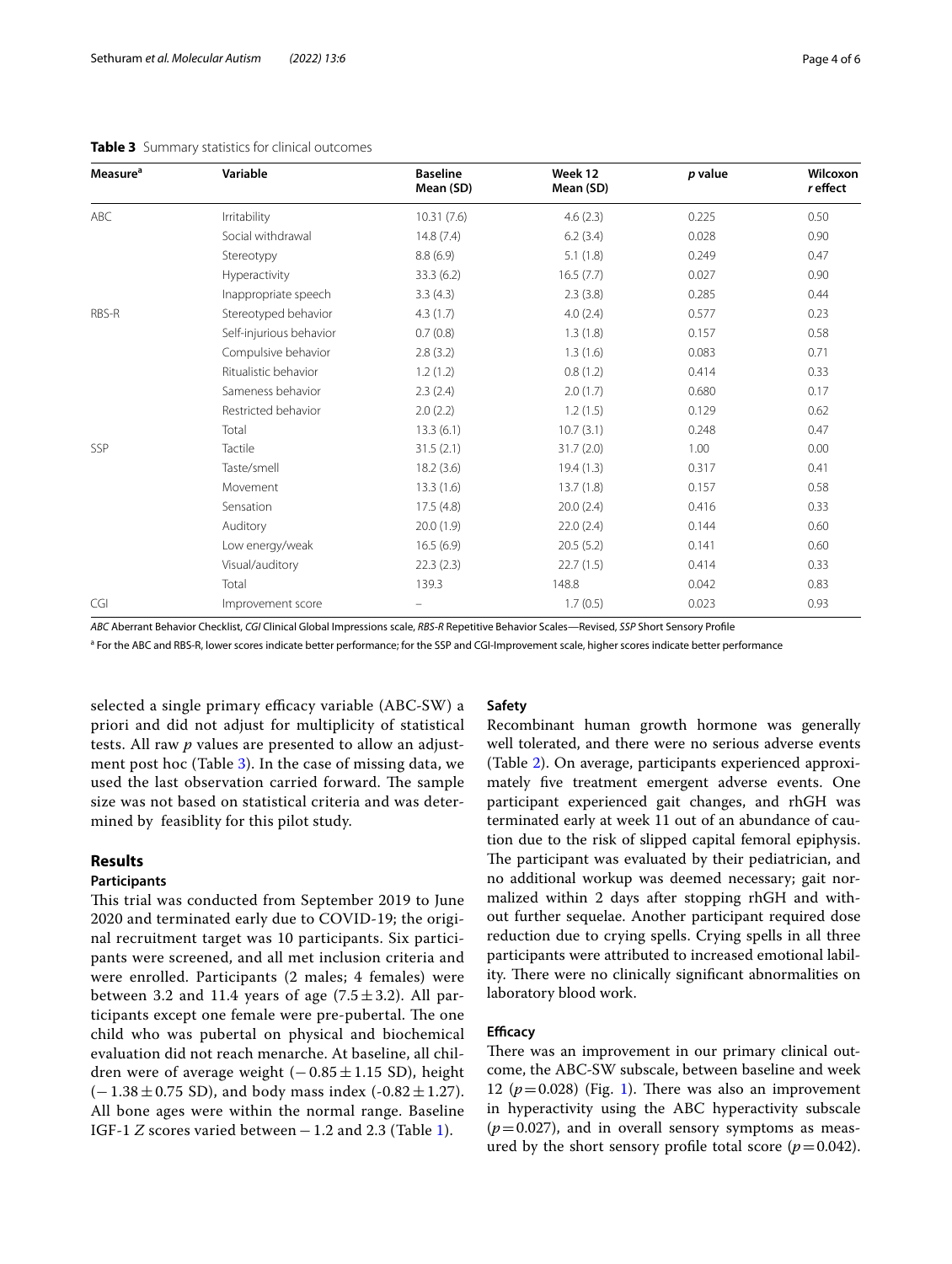Overall, there was global improvement as measured by the CGI-I ( $p = 0.023$ ). There were no significant changes in other clinical domains (Table [3\)](#page-3-0).

## **Discussion**

The results of this pilot open-label clinical trial demonstrate that standard clinical doses of rhGH increased levels of IGF-1 in children with PMS by at least 2SD from baseline for all participants; fnal levels of greater than or equal to 2SD were reached in all except one participant. Further, we show that rhGH was well tolerated without serious adverse events. As rhGH is already FDA-approved and established as safe in children with growth-related problems and in adults with growth hormone deficiency, these results provide preliminary evidence of safety in a new patient population without specifc growth issues. rhGH treatment was also associated with clinical improvement that parallels the efects of IGF-1 on social withdrawal in this population. In addition, rhGH was associated with benefts in hyperactivity and sensory symptoms, all leading to global improvement based on the CGI-I. Studies of rhGH in PMS are ongoing using a randomized, placebo-controlled, crossover design. In addition, it will be critical to discover biomarkers to predict treatment response to rhGH in PMS, and potentially, within subgroups of ASD more broadly.

## **Limitations**

Results should be interpreted with caution given the small sample size and open-label design of the study.

## **Conclusions**

Taken together, these fndings support the development of rhGH as treatment for children with PMS. Future studies of the efects of rhGH in PMS using an adequately powered placebo-controlled design are warranted.

#### **Abbreviations**

ABC: Aberrant Behavior Checklist; AEs: Adverse events; ASD: Autism spectrum disorder; CGI-I: Clinical Global Impression—Improvement Scale; IGF-1: Insulinlike growth factor-1; PMS: Phelan–McDermid syndrome; RBS-R: Repetitive Behavior Scale—Revised; rhGH: Recombinant human growth hormone; SD: Standard deviation; SLAES: Systematic longitudinal adverse events scale; SSP: Short sensory profle.

#### **Acknowledgements**

The authors would like to thank the families who participated and the Phelan– McDermid Syndrome Foundation for their support in recruitment.

## **Authors' contributions**

TL and S Sandin contributed to data analysis and manuscript writing; S Sethuram, DH, PS, RR, and AK contributed to study design, data collection, and manuscript writing; HW collected and entered data for analysis; JFF and JDB contributed to manuscript writing. All authors read and approved the fnal manuscript.

#### **Funding**

This study was supported in part by a grant from the Beatrice and Samuel A. Seaver Foundation and New York Community Trust.

#### **Availability of data and materials**

The datasets used and/or analyzed during the current study are available from the corresponding author on reasonable request.

#### **Declarations**

#### **Ethics approval and consent to participate**

The protocol was approved by the Mount Sinai Program for the Protection of Human Subjects, and all caregivers signed informed consent.

#### **Consent for publication**

Not applicable.

#### **Competing interests**

AK receives research support from AMO Pharma and consults to Acadia. Alkermes, Jaguar, Neuren, GW Pharma, and Ovid Therapeutics. JDB has a shared patent with Mount Sinai for IGF-1 in Phelan–McDermid syndrome. No other authors have competing interests to disclose.

#### **Author details**

<sup>1</sup> Department of Pediatrics, Saint Peter's University Hospital, New Brunswick, NJ, USA. <sup>2</sup> Seaver Autism Center for Research and Treatment, Icahn School of Medicine at Mount Sinai, One Gustave L. Levy Place, Box 1230, New York, NY 10029, USA. <sup>3</sup> Department of Psychiatry, Icahn School of Medicine at Mount Sinai, New York, NY, USA. <sup>4</sup> Present Address: Mindich Child Health and Development Institute, Icahn School of Medicine at Mount Sinai, New York, NY 10029, USA.<sup>5</sup> Department of Medical Epidemiology and Biostatistics, Karolinska Institutet, Stockholm, Sweden. <sup>6</sup>Department of Neuroscience, Icahn School of Medicine at Mount Sinai, New York, NY, USA.<sup>7</sup> Department of Genetics and Genomic Medicine, Icahn School of Medicine at Mount Sinai, New York, NY, USA. <sup>8</sup> Department of Pediatrics, Icahn School of Medicine at Mount Sinai, New York, NY, USA.

Received: 22 September 2021 Accepted: 17 January 2022 Published online: 29 January 2022

#### **References**

- <span id="page-4-0"></span>1. Bonaglia MC, Giorda R, Borgatti R, Felisari G, Gagliardi C, Selicorni A, et al. Disruption of the ProSAP2 gene in a t(12;22)(q24.1;q13.3) is associated with the 22q133 deletion syndrome. Am J Hum Genet. 2001;69(2):261–8.
- 2. Wilson HL, Wong AC, Shaw SR, Tse WY, Stapleton GA, Phelan MC, et al. Molecular characterisation of the 22q13 deletion syndrome supports the role of haploinsufficiency of SHANK3/PROSAP2 in the major neurological symptoms. J Med Genet. 2003;40(8):575–84.
- 3. Bonaglia MC, Giorda R, Mani E, Aceti G, Anderlid BM, Baroncini A, et al. Identifcation of a recurrent breakpoint within the SHANK3 gene in the 22q13.3 deletion syndrome. J Med Genet. 2006;43(10):822–8.
- <span id="page-4-1"></span>4. Durand CM, Betancur C, Boeckers TM, Bockmann J, Chaste P, Fauchereau F, et al. Mutations in the gene encoding the synaptic scaffolding protein SHANK3 are associated with autism spectrum disorders. Nat Genet. 2007;39(1):25–7.
- <span id="page-4-2"></span>5. Soorya L, Kolevzon A, Zweifach J, Lim T, Dobry Y, Schwartz L, et al. Prospective investigation of autism and genotype-phenotype correlations in 22q13 deletion syndrome and SHANK3 defciency. Mol Autism. 2013;4(1):18.
- <span id="page-4-3"></span>6. De Rubeis S, Siper PM, Durkin A, Weissman J, Muratet F, Halpern D, et al. Delineation of the genetic and clinical spectrum of Phelan–McDermid syndrome caused by SHANK3 point mutations. Mol Autism. 2018;9:31.
- <span id="page-4-4"></span>Betancur C, Buxbaum JD. SHANK3 haploinsufficiency: a "common" but underdiagnosed highly penetrant monogenic cause of autism spectrum disorders. Mol Autism. 2013;4(1):17.
- <span id="page-4-5"></span>8. Boeckers TM. The postsynaptic density. Cell Tissue Res. 2006;326(2):409–22.